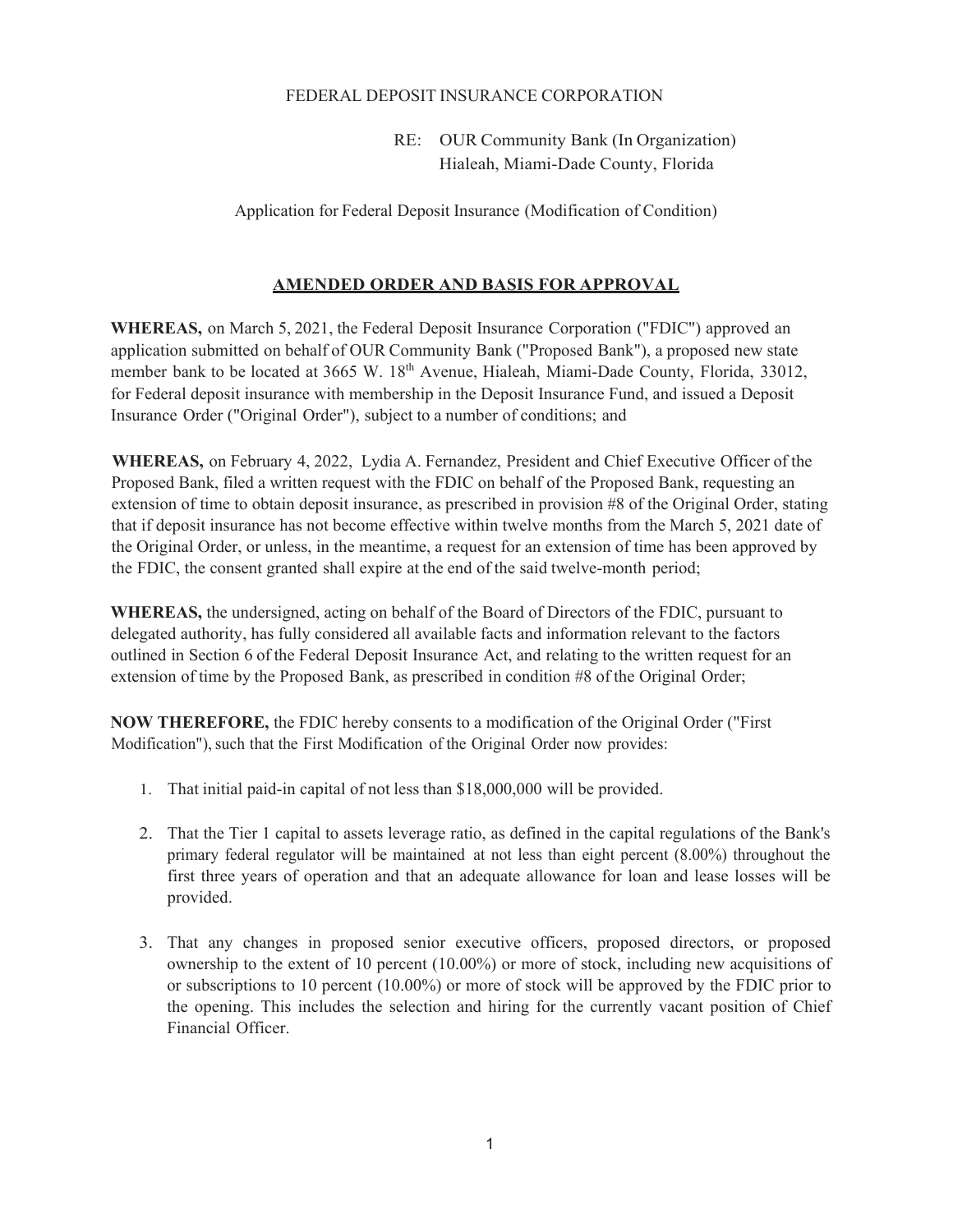- 4. That, with respect to any proposed director or senior executive officer for whom a background check has not been completed; the depository institution will take such action as required by the regional director, if the FDIC objects to any such person based on information obtained through the background check.
- 5. That Federal deposit insurance will not become effective until the applicant has been granted a charter as a depository institution, has authority to conduct a depository institution business, and its establishment and operation as a depository institution has been fully approved by the appropriate Federal and State supervisory authority.
- 6. That the depository institution will have adequate fidelity coverage.
- 7. That during the first three years of operation, prior to implementing an incentive compensation plan or other bonus plan that was not previously submitted, the depository institution will submit copies of, and obtain the appropriate Regional Director's written nonobjection to the plan.
- 8. That the depository institution will obtain an audit of its financial statements by an independent public accountant annually for at least the first three years after deposit insurance is effective and submit to the appropriate FDIC office (i) a copy of the audited annual financial statements and the independent public auditor's report thereon within 90 days after the end of the depository institution's fiscal year, (ii) a copy of any other reports by the independent auditor (including any management letters) within 15 days after their receipt by the depository institution, and (iii) written notification within 15 days when a change in the depository institution's independent auditor occurs.
- 9. That the bank will adopt an accrual accounting system for maintaining the financial records of the Bank in accordance with the U.S. Generally Accepted Accounting Principles.
- 10. That during the first three years of operations, the depository institution will notify the appropriate FDIC Regional Director of any plans to establish a loan production office at least 60 days prior to opening the facility.
- 11. That the depository institution will operate within the parameters of the business plan submitted to the FDIC. During the first three years of operations, the institution will seek the prior approval of its primary federal regulator, for any proposed major deviation or material change from the submitted business plan.
- 12. That until the depository institution is established, the **FDIC** will have the right to alter, suspend, or withdraw the said commitment should any interim development be deemed to warrant such action.
- 13. That, prior to the effective date of Federal deposit insurance, the FDIC must review and not object to a draft stock option plan.